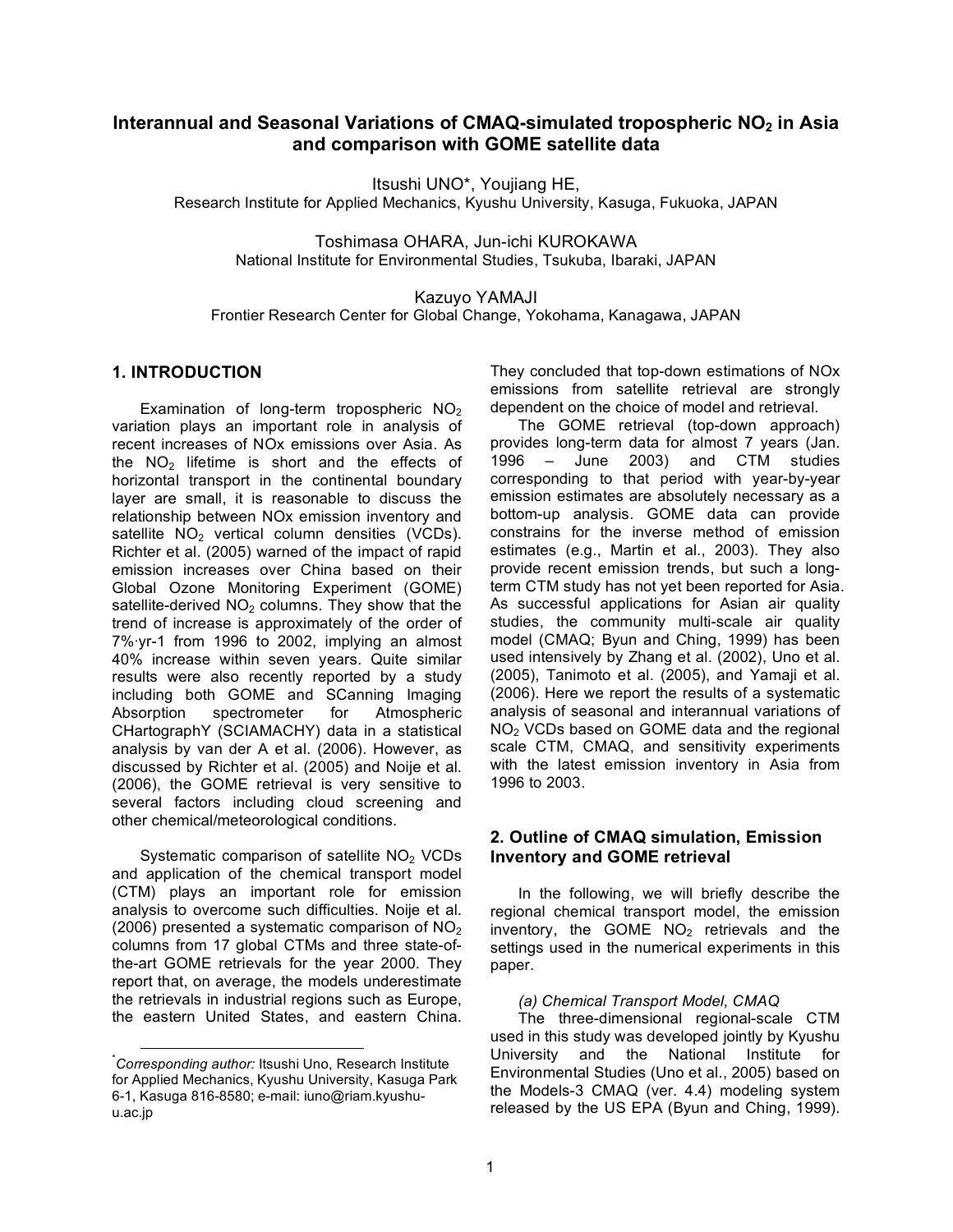Briefly, the model is driven by meteorological fields generated by the Regional Atmospheric Modeling System (RAMS) with initial and boundary conditions defined by NCEP reanalysis data (2.5° resolution and 6 h interval). The horizontal model domain for the CMAQ simulation is 6240 × 5440 km2 on a rotated polar stereographic map projection centered at 25°N, 115°E with 80 × 80 km2 grid resolution (see Fig. 1 of Tanimoto et al., 2005). For vertical resolution, 14 layers are used in the sigma-z coordinate system up to 23 km, with about seven layers within the boundary layer below 2 km. The SAPRC-99 scheme is applied for gas-phase chemistry, and the AERO3 module for aerosol calculation.

#### *(b) REAS Emission Inventory*

Reliable emission inventories of air pollutants are becoming increasingly important to assess heavy air pollution problems in Asia. An emission inventory in Asia was reported for the TRACE-P and ACE-Asia field study by Streets et al. (2003) with 1° × 1° resolution. Recently, the Regional Emission inventory in Asia (REAS; Ohara et al., 2006; Akimoto et al., 2006) was constructed based on energy data, emissions factors, and other socio-economic information between the years 1980 and 2003. It provides an Asian emission inventory for ten chemical species:  $NOX$ ,  $SO<sub>2</sub>$ ,  $CO<sub>2</sub>$ ,  $CO<sub>2</sub>$ , nitrous oxide (N<sub>2</sub>O), NH<sub>3</sub>, black carbon (BC), organic carbon (OC), methane  $(CH<sub>4</sub>)$ , and nonmethane volatile organic compounds (NMVOC) from anthropogenic sources (combustion, noncombustion, agriculture, and others). The emissions estimated for district and country level were distributed into a  $0.5^\circ \times 0.5^\circ$  grid using index data bases of population, location of large point source (LPS), road networks, and land coverage information.

The NOx emission intensity (combustion base) of REAS version 1.1 for 2000 was estimated as 11.2 Tg-NO<sub>2</sub>·yr-1for all of China (27.3 Tg-NO<sub>2</sub> for Asia). A similar number of 10.5 Tg-NO<sub>2</sub>·yr-1 was reported from TRACE-P (Streets et al., 2003), and 13.8 Tg-NO<sub>2</sub>·yr- from EDGAR ver. 3.2.

### *(c) GOME Tropospheric NO2 Vertical Column Densities (VCDs)*

GOME is a passive remote sensing instrument on board the ERS-2 satellite launched in April 1995. The GOME instrument observes the atmosphere at 10:30 local time (LT) and global coverage is achieved every 3 days with a footprint of 40 km latitude by 320 km longitude. For this study, we use the most recent version (ver. 2) of tropospheric NO<sub>2</sub> column data products retrieved by the University of Bremen (Richter et al., 2005). The retrieval version 2 data is based on 3D CTM, SLIMCAT data, to exclude the stratospheric  $NO<sub>2</sub>$ contribution, monthly AMF (air mass factor) evaluated with  $NO<sub>2</sub>$  profiles from a run of the global model MOZART-2 for 1997 and a surface reflectivity climatology data.

For this study, the GOME tropospheric  $NO<sub>2</sub>$ swath data (ver. 2) files giving the location and value for each measurement pixel are all interpolated into a 0.5° × 0.5° longitude-latitude map (as with the REAS grid resolution). The GOME tropospheric  $NO<sub>2</sub>$  data for the period of January 1996 – June 2003 are used in this study.

*(d) Setting of numerical experiments by CMAQ/REAS*

In this study, an eight-full-year simulation was conducted for 1996–2003. For this CMAQ modeling system, all emissions were obtained from 0.5° × 0.5° resolution of the REAS ver. 1.1 database. Emission intensity for the CMAQ is set as constant for each year and no seasonal variation is assumed. The initial fields and monthly averaged lateral boundary condition for most chemical tracers are provided from a global chemical transport model (CHASER; Sudo et al., 2002). This fixed lateral boundary condition is used for the eight-full-year simulation (i.e., no interannual variation of lateral conditions is assumed). The CMAQ output data are all interpolated to 0.5° × 0.5° resolution of REAS to facilitate an easy comparison.

Two sets of numerical experiments were conducted. Series E00Myy simulations used the fixed emission for 2000 with year-by-year meteorology. Series EyyMyy use both year-byyear emissions and meteorology. These two experiments were set to elucidate the sensitivity for both meteorology and changes in emission intensity. The GOME measurements in low latitudes and middle latitudes are always taken at the same LT (approximately 10:30LT). Therefore, we used the CMAQ output of 3UTC (11:00 LT for China and 12:00LT for Japan) for comparison.

## **3. RESULTS AND CONCLUSIONS**

Systematic analyses of interannual and seasonal variations of tropospheric  $NO<sub>2</sub>$  vertical column densities (VCDs) based on GOME satellite data and the regional scale CTM, CMAQ, were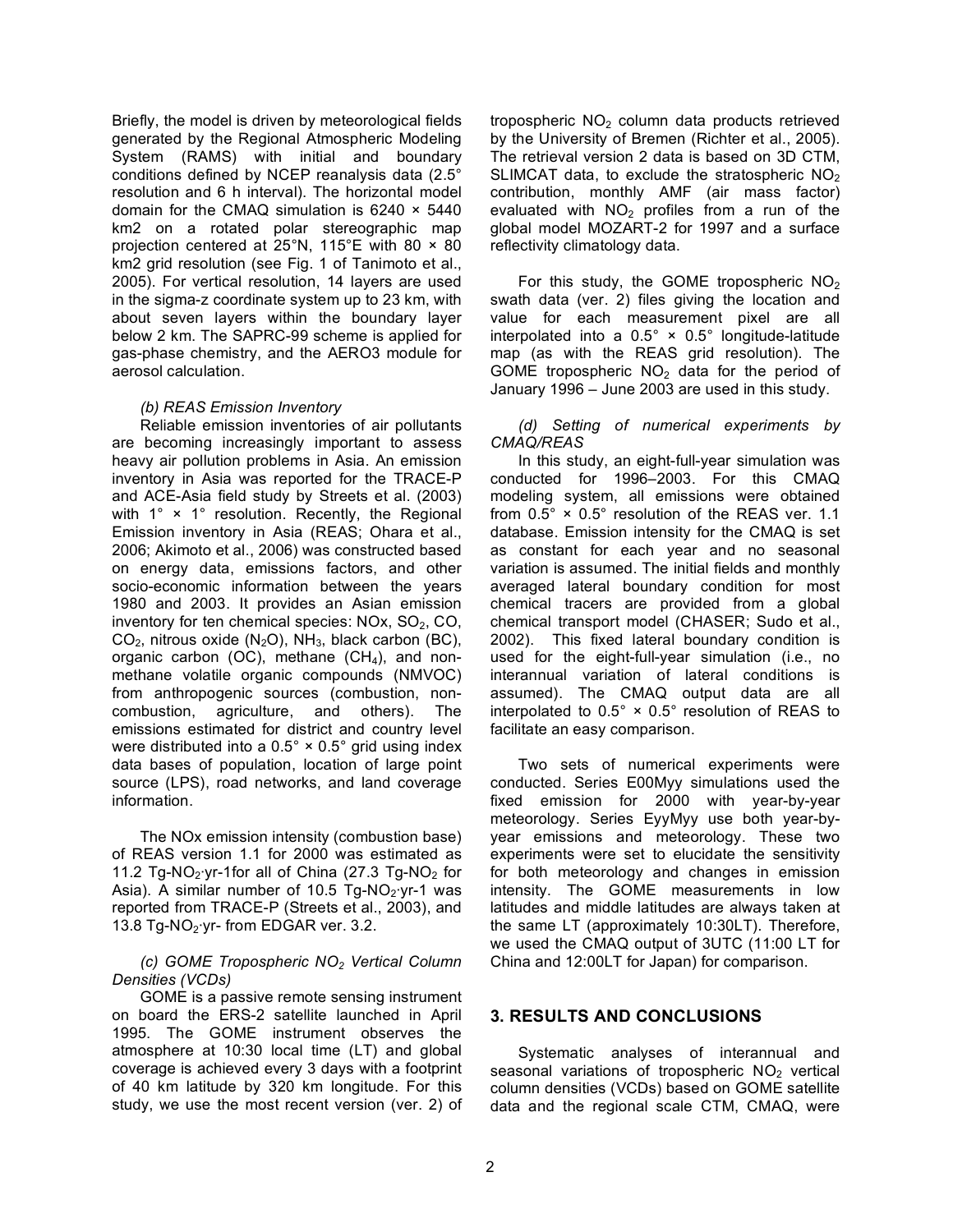presented over East Asia for the time period from January 1996 to June 2003. Numerical simulations with a year-by-year base of the REAS emission inventory in Asia during the same period were analyzed (details can be found in Uno et al., 2006). The main results are:

1) The horizontal distribution of annual averaged GOME NO2 VCDs for 2000 generally agrees with CMAQ/REAS results. However, CMAQ results underestimate GOME retrievals by factors of 2–4 over polluted industrial regions such as Central East China (CEC), the major part of Korea, Hong-Kong, and central and western areas of Japan. Examination of differences of GOME and CMAQ also suggested that the emission inventory of some regions (e.g., Taiwan, two large city region of Korea and northeastern China) demand re-examination.

2) Evolution of the tropospheric columns of NO2 above Japan and CEC between 1996 and 2003 was examined. For the Japan region, GOME retrieval and CMAQ  $NO<sub>2</sub>$  show a good agreement and no clear increasing trend, which is consistent with the REAS emission inventory for Japan. For CEC, the general agreement between GOME and CMAQ is also good. Both GOME and CMAQ  $NO<sub>2</sub>$ show a very sharp increasing trend after 2000. The seasonal cycle of  $NO<sub>2</sub>$  VCDs from both CMAQ and GOME is asymmetric because of the summer monsoon exchange from the Pacific Ocean side. We also found that GOME retrievals during February–April and September–November have systematically larger dips (concave shape) than CMAQ, even considering their error bar.

3) A sensitivity experiment with a fixed emission rate for year 2000 shows that detection of emission trends over CEC from satellite data in fall or winter result in larger errors because of the variability of meteorology. Examination during summer and annual averaged  $NO<sub>2</sub> VCDs$  is much less sensitive to variability of meteorology and suitability of analysis of emission trends, even though it still includes 3–7% of the variability coming from meteorological variability.

4) Recent trends of annual emission increases in CEC were examined. Increasing trends of 1996–1998 and 2000–2002 for GOME and CMAQ/REAS shows a good agreement, but the increasing rate of the GOME data is approximately 10–11%·yr-1 after 2000, slightly steeper than CMAQ/REAS (8–9%·yr-1). The greatest difference was found between the years 1998 and 2000. The

CMAQ/REAS shows only a few percentage points of increase, while GOME gives more than 8%·yr-1 of increase. The exact reason remains unclear, but the most likely explanation is that the REAS emission trend (based on the Chinese statistics) underestimates the rapid growth of emissions during this time period.

# *References*

- Akimoto, H., T. Ohara, J. Kurokawa and N. Horii (2006), Verification of energy consumption in China during 1996–2003 by satellite observation, Atmos. Env. (in press).
- Byun, D. W., and J. K. S. Ching (Eds.) (1999), Science algorithms of the EPA Models-3 community multi-scale air quality (CMAQ) modeling system. NERL, Research Triangle Park, NC EPA/ 600/R-99/030.
- Martin, R. V., D. J. Jacob, K. Chance, T. P. Kurosu, P. I. Palmer, and M. J. Evans (2003), Global inventory of nitrogen oxide emissions constrained by space-based observations of NO2 columns, J. Geophys. Res., 108, 4537, doi:10.1029/2003JD003453.
- Ohara et al. (2006), Overview of the REAS 1.1 emission inventory (in preparation) and at http://www.jamstec.go.jp/forsgc/research/d4/e mission.htm
- Richter, A., J. P. Burrows, H. Nüß, C. Granier, and U. Niemeier (2005), Increase in tropospheric nitrogen dioxide over China observed from space, Nature, 437, 129–132, doi: 10.1038/nature04092.
- Streets D. G., T. C. Bond, G. R. Carmichael, S. D. Fernandes, Q. Fu, D. He, Z. Klimont, S. M. Nelson, N. Y. Tsai, M. Q. Wand, J.-H. Woo, and K. F. Yarber (2003), An inventory of gaseous and primary aerosol emissions in Asia in the year 2000, J. Geophys. Res., 108(D21), 8809, doi:10.1029/2002JD003093.
- Sudo, K., M. Takahashi, J. Kurokawa, and H. Akimoto (2002), CHASER: a global chemical model of the troposphere—1. Model description. Journal of Geophysical Research-Atmospheres, 107 (D17), doi:10.1029/ 2001JD001113.
- Tanimoto, H., Y. Sawa, H. Matsueda, I. Uno, T. Ohara, K. Yamaji, J. Kurokawa, and S. Yonemura Significant latitudinal gradient in the surface ozone spring maximum over East Asia. Geophysical Research Letters, 32, L21805,doi:10.1029/2005GL023514